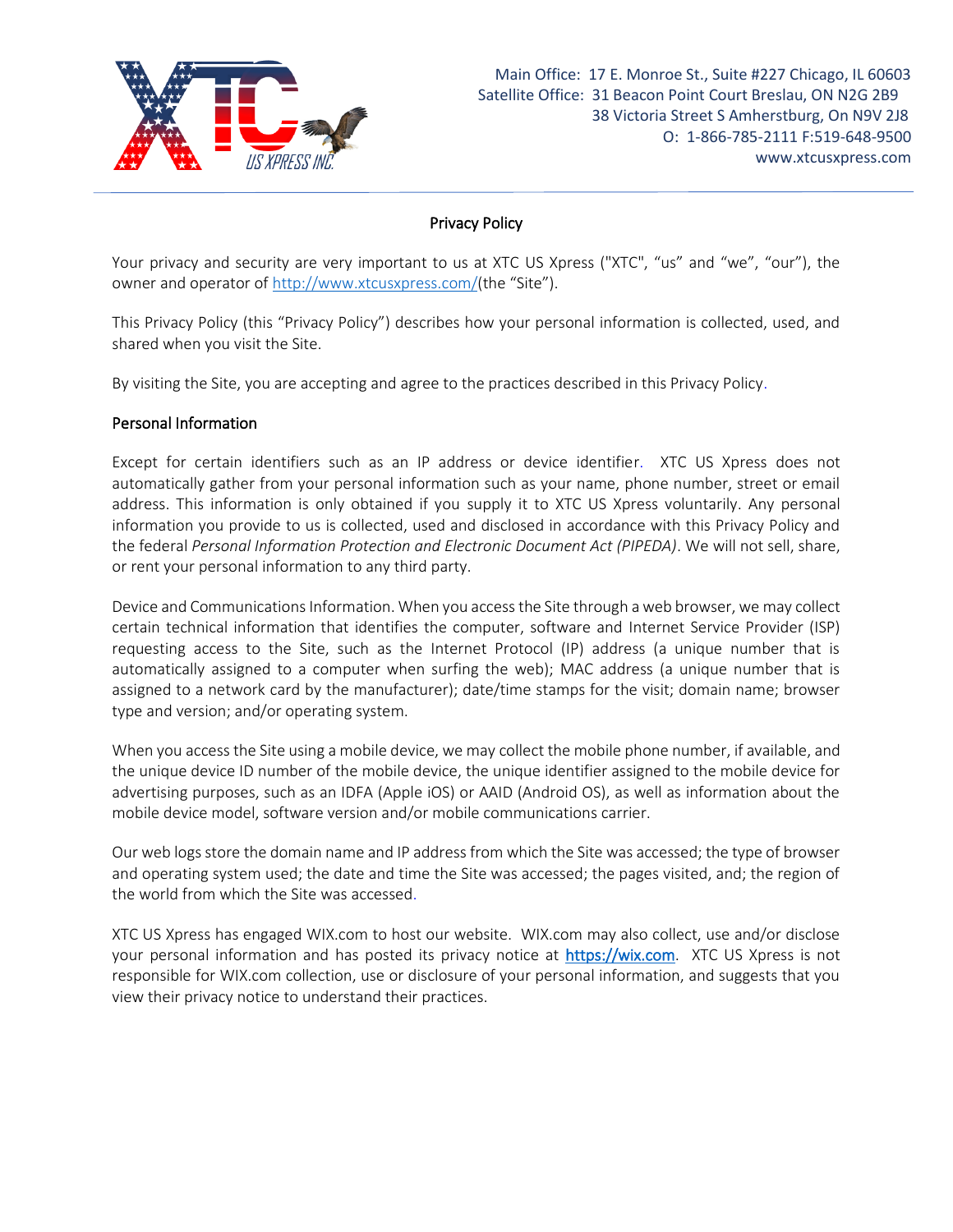

Main Office: 17 E. Monroe St., Suite #227 Chicago, IL 60603 Satellite Office: 31 Beacon Point Court Breslau, ON N2G 2B9 38 Victoria Street S Amherstburg, On N9V 2J8 O: 1-866-785-2111 F:519-648-9500 www.xtcusxpress.com

### **How We Use Information**

We use the personal information you provide voluntarily to respond to your inquiries, provide services you request, and inform you of information about our services and products of which we believe may be of interest to you.

### **Analytics**

Business analytics involves the analysis of data to understand trends and insights about how individuals use the Site. Aggregated data means data that is combined so that you are no longer identifiable. We use analytics and aggregated data to improve our business and the Site. We may use business analytics to help us to better understand the functionality of the Site. The information gathered includes how often you use the Site, which features you use or don't use, aggregated usage and performance data. We may also anonymize personal information and technical data in a manner that can no longer identify you individually. We may use aggregate data to help us understand how users and other individuals use and interact with the Site, to improve our products, services and brands, generate reports and market the Site.

### Information We May Share with Others

We may disclose information we collect, including personal information, to (i) satisfy applicable laws, rules regulations, legal processes and governmental requests, and to comply with judicial proceedings or court orders, (ii) enforce this Privacy Policy and our terms of use, including investigation of potential violations, (iii) detect, prevent or otherwise address fraud, security or technical issues, (iv) respond to user support requests, (v) protect the rights, property and safety of our companies, partners, contractors, customers, Site users, and the public, and (vi) in connection with a corporate transaction, such as a merger or acquisition or sale of our assets. We may release information concerning a user when that user is in violation of the terms of use or other published guidelines or partakes (or is reasonably suspected of partaking) in any illegal activity. We may also provide the insights we learn from business analytics and aggregated information to our partners and customers, who may use such information to understand how often and in what ways people use the Site.

### Other Terms

### Cookies

The Site uses cookies to improve users' experience. A "cookie" is a small text file that is stored on a user's computer, placed there by a web server for future access and retrieval of stored information. All employees and processors who have access to your cookies are obliged to respect the confidentiality of that information. Web browsers automatically accept cookies, but you can modify your browser setting to decline cookies if you prefer. Be aware that by declining cookies some interactive features or online services that depend on cookies may not function as intended.

External Links. The Site may have links to other external websites for your information and convenience. XTC US Xpress is not responsible for the privacy practices of websites linked to or from our Site.